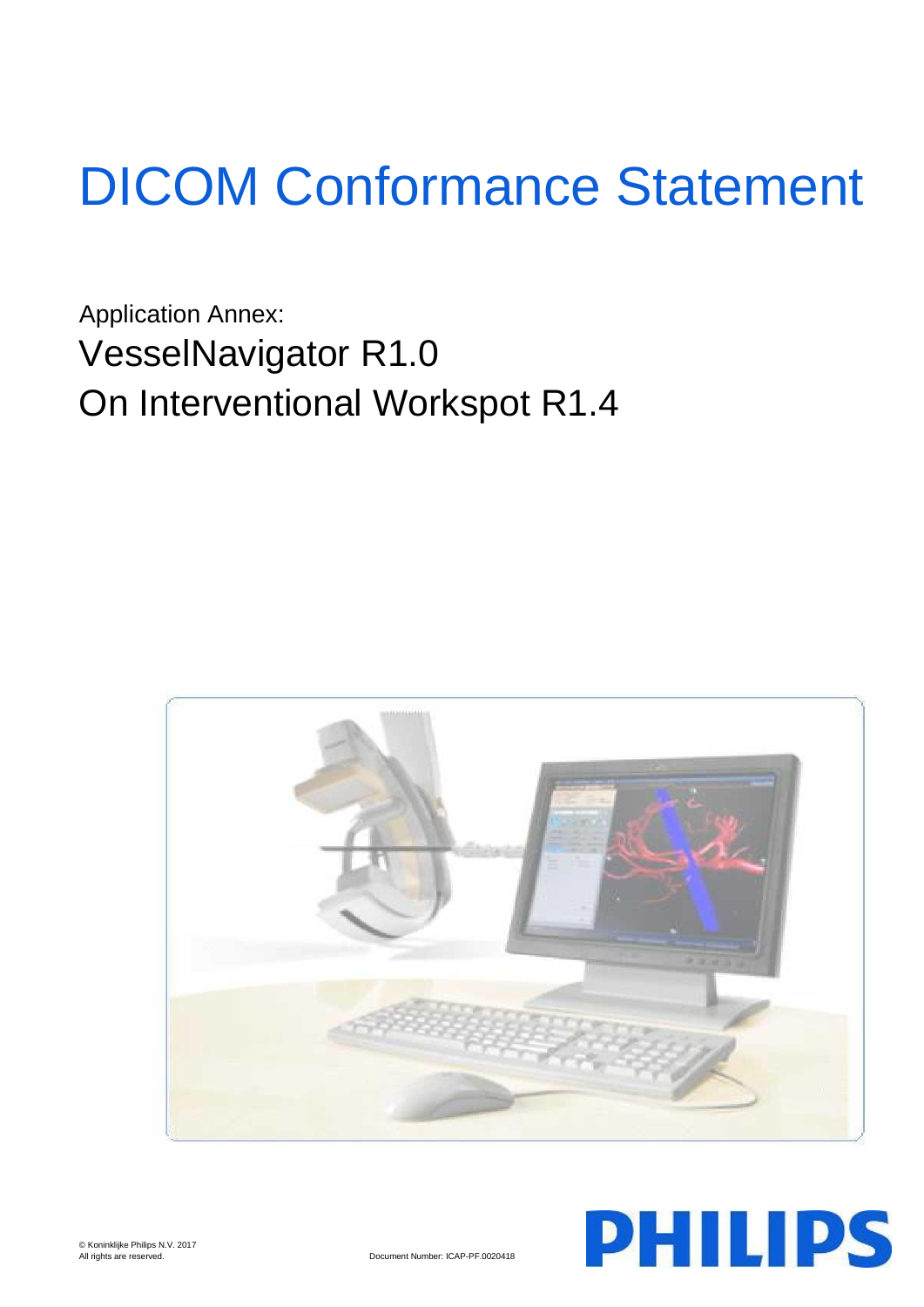**Issued by:** Philips Medical Systems Nederland BV, a Philips Healthcare company,

P.O. Box 10.000 5680 DA Best The Netherlands

Email: [dicom@philips.com](mailto:dicom@philips.com) Internet[: http://www.healthcare.philips.com/connectivity](http://www.healthcare.philips.com/connectivity)

Document Number: ICAP-PF.0020418 Date: 10-Jan-2017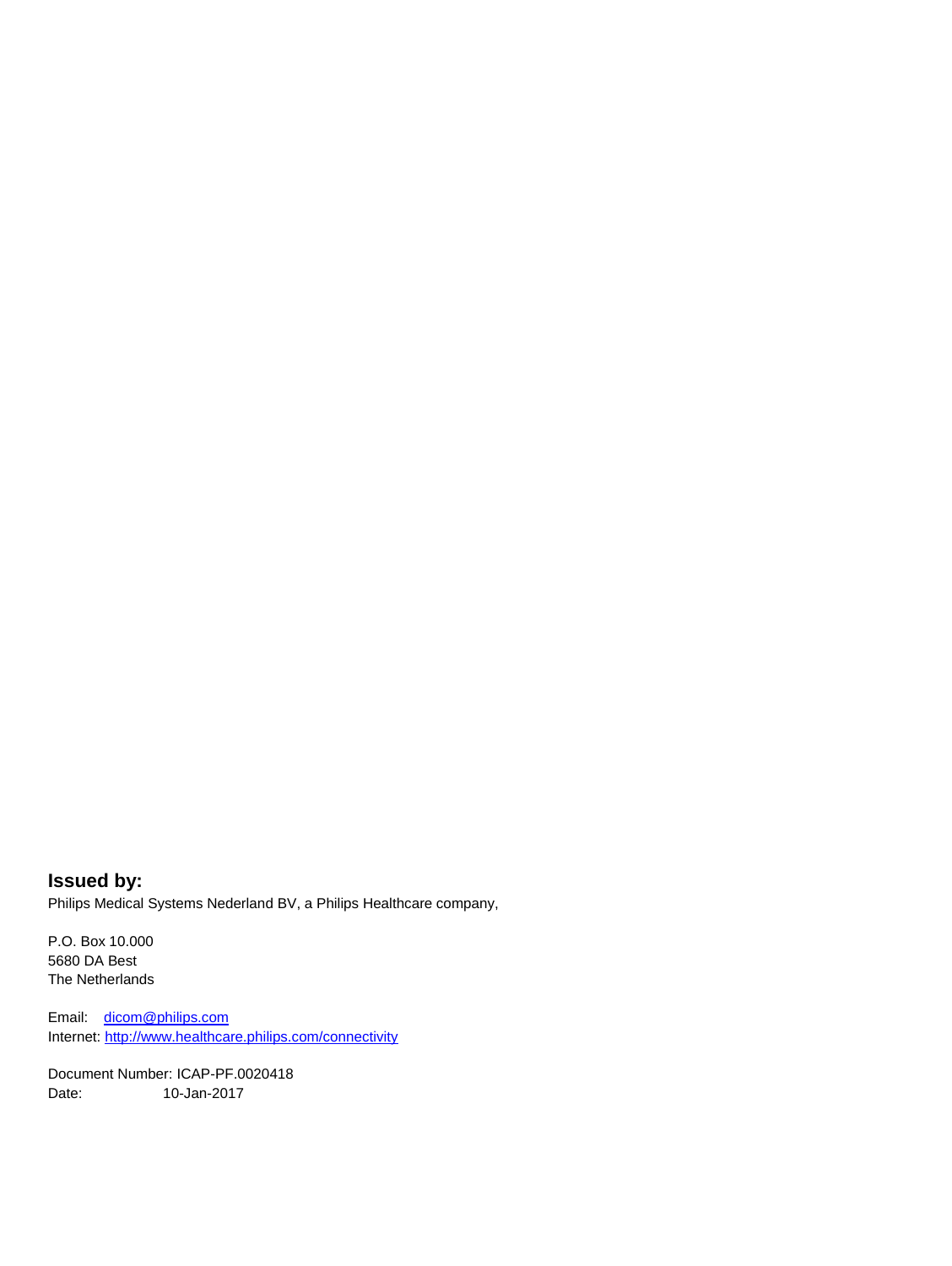# **Table of Contents**

| 1.1.    |  |
|---------|--|
| 1.2.    |  |
| 2.      |  |
| 2.1     |  |
|         |  |
|         |  |
|         |  |
| 2.1.2.2 |  |
| 2.1.2.3 |  |
|         |  |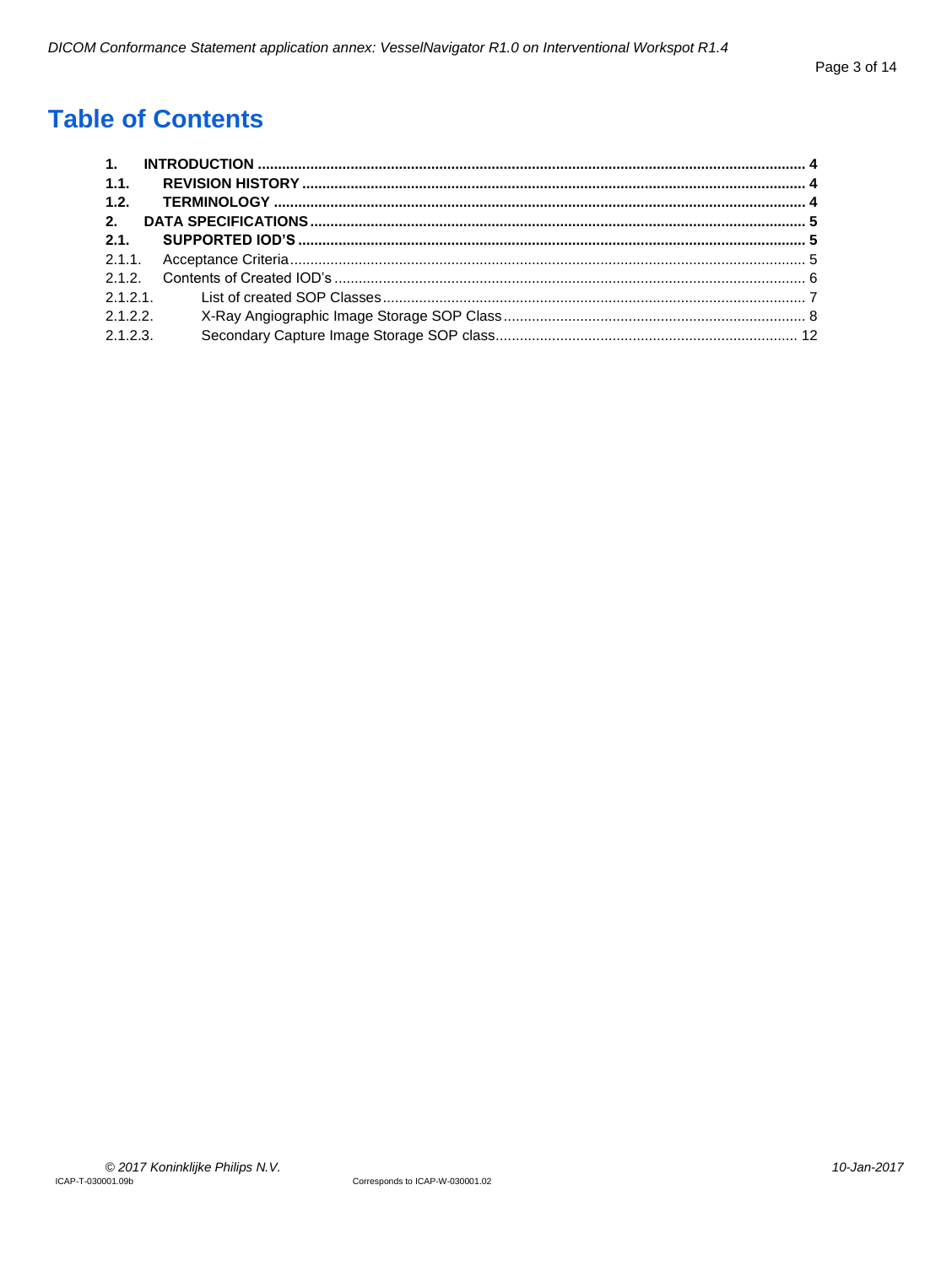#### Page 4 of 14

# <span id="page-3-0"></span>**1. Introduction**

This DICOM Conformance Statement annex is applicable to the VesselNavigator R1.0 on Interventional Workspot R1.4 hosting platform, later referred to VesselNavigator. In general the VesselNavigator is the user environment for viewing and analyzing CT, MR and XA images.

## <span id="page-3-1"></span>**1.1. Revision History**

The revision history below provides dates and differences among individual document versions.

#### **Table 1: Revision History**

| <b>Document Version</b> | Date of Issue | <b>Status</b> | <b>Description</b>                                                                                   |
|-------------------------|---------------|---------------|------------------------------------------------------------------------------------------------------|
| 00                      | 01-Mar-2016   | Authorized    | Initial Version for VesselNavigator R1.0 on Interventional Workspot R1.4.x where x is 0<br>or higher |
| 01                      | 17-Nov-2016   | Authorized    | <b>Editorial changes</b>                                                                             |
| 02                      | 10-Jan-2017   | Authorized    | Updated value for Manufacture (0008, 0070) from "Philips Medical Systems" to<br>"Philips".           |

## <span id="page-3-2"></span>**1.2. Terminology**

| <b>DICOM</b> | Digital Imaging and Communications in Medicine |
|--------------|------------------------------------------------|
| IOD          | Information Object Definition                  |
| UID          | Unique Identifier                              |
| VR           | Value Representation                           |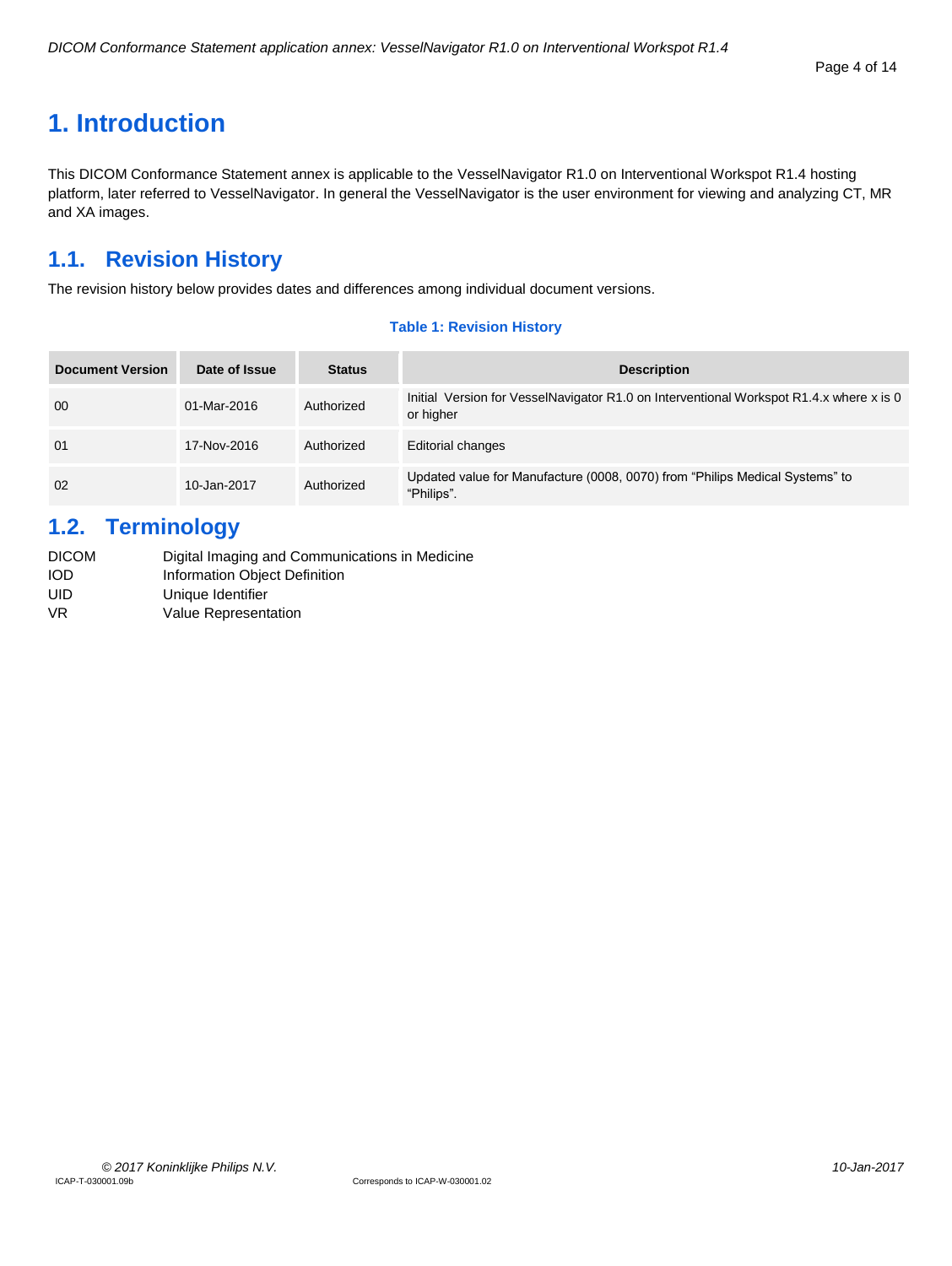#### Page 5 of 14

# <span id="page-4-0"></span>**2. Data Specifications**

## <span id="page-4-1"></span>**2.1. Supported IOD's**

This section specifies each IOD accepted and / or created by VesselNavigator.

ACCEPTED The applicable IOD is accepted for storage in the repository of the hosting platform and supported for import in VesselNavigator. for viewing and analysis.

CREATED The VesselNavigator. supports generation of derived data by using the applicable IOD and is able to store this data in the repository of the hosting platform.

#### **Table 2: Supported IOD's**

| <b>IOD</b>                                 | <b>Support</b>               |                 |                |
|--------------------------------------------|------------------------------|-----------------|----------------|
| <b>Name</b>                                | <b>UID</b>                   | <b>ACCEPTED</b> | <b>CREATED</b> |
| CT Image Storage SOP Class                 | 1.2.840.10008.5.1.4.1.1.2    | Yes             | No             |
| MR Image Storage SOP Class                 | 1.2.840.10008.5.1.4.1.1.4    | Yes             | No             |
| X-Ray Angiographic Image Storage SOP Class | 1.2.840.10008.5.1.4.1.1.12.1 | Yes             | Yes            |
| Secondary Capture Image Storage SOP Class  | 1.2.840.10008.5.1.4.1.1.7    | No              | Yes            |

#### <span id="page-4-2"></span>**2.1.1. Acceptance Criteria**

This section specifies the acceptance criteria applied by VesselNavigator to which a dataset should adhere before it can be imported into the application. This can be criteria on the highest level (e.g. data from a certain manufacturer or system model) or certain DICOM attributes mandatory to be present into the dataset holding a specific value. In case one or more Philips private attributes are required, then a list of supported Philips system models will be mentioned.

#### **Table 3: Accepted system models**

| <b>Manufacturer</b> | <b>Modality</b> | System Model Name(s) |
|---------------------|-----------------|----------------------|
| Not applicable      | Not applicable  | Not applicable       |

#### **Table 4: Accepted transfer syntaxes per IOD**

|                            | <b>IOD</b>                | <b>Transfer Syntax</b>                                                                                                                                                                                                                                                   |                                                                                                                                                                      |  |
|----------------------------|---------------------------|--------------------------------------------------------------------------------------------------------------------------------------------------------------------------------------------------------------------------------------------------------------------------|----------------------------------------------------------------------------------------------------------------------------------------------------------------------|--|
| <b>Name</b>                | <b>UID</b>                | <b>Name</b>                                                                                                                                                                                                                                                              | <b>UID</b>                                                                                                                                                           |  |
| CT Image Storage SOP Class | 1.2.840.10008.5.1.4.1.1.2 | Implicit VR Little Endian<br><b>Explicit VR Little Endian</b><br>Implicit VR Big Endian<br>JPEG 2000 Image<br>Compression<br>JPEG 2000 Image<br><b>Compression (Lossless</b><br>Only)<br>JPEG Lossless, Non-<br>Hierarchical, FOP<br>(Process 14)<br><b>RLE Lossless</b> | 1.2.840.10008.1.2<br>1.2.840.10008.1.2.1<br>1.2.840.10008.1.2.2<br>1.2.840.10008.1.2.4.91<br>1.2.840.10008.1.2.4.90<br>1.2.840.10008.1.2.4.70<br>1.2.840.10008.1.2.5 |  |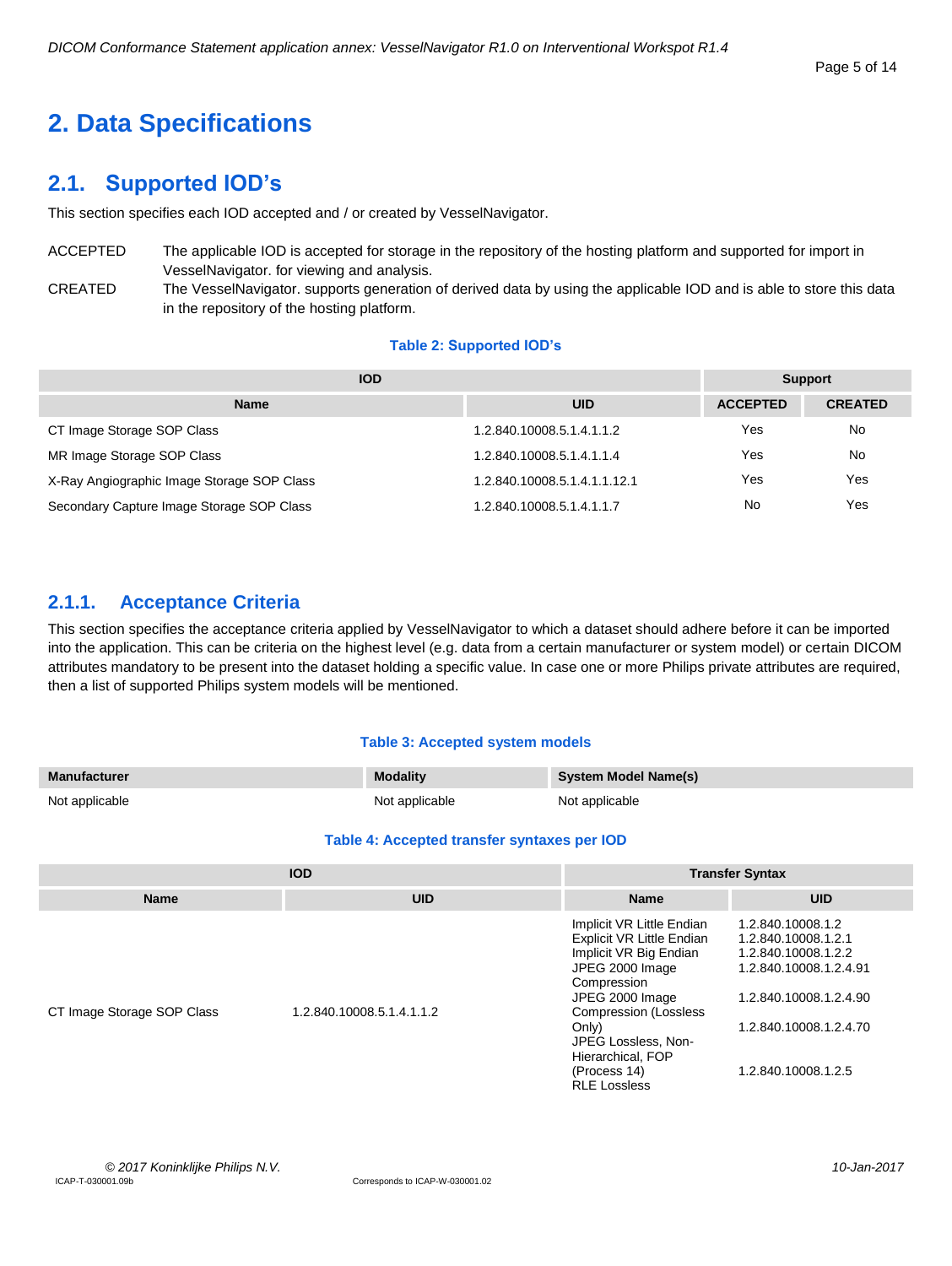| MR Image Storage SOP Class                           | 1.2.840.10008.5.1.4.1.1.4    | Implicit VR Little Endian<br>Explicit VR Little Endian<br>Implicit VR Big Endian<br>JPEG 2000 Image<br>Compression<br>JPEG 2000 Image<br><b>Compression (Lossless</b><br>Only)<br>JPEG Lossless, Non-<br>Hierarchical, FOP<br>(Process 14)<br><b>RLE Lossless</b> | 1.2.840.10008.1.2<br>1.2.840.10008.1.2.1<br>1.2.840.10008.1.2.2<br>1.2.840.10008.1.2.4.91<br>1.2.840.10008.1.2.4.90<br>1.2.840.10008.1.2.4.70<br>1.2.840.10008.1.2.5 |
|------------------------------------------------------|------------------------------|-------------------------------------------------------------------------------------------------------------------------------------------------------------------------------------------------------------------------------------------------------------------|----------------------------------------------------------------------------------------------------------------------------------------------------------------------|
| X-Ray Angiographic Image Storage<br><b>SOP Class</b> | 1.2.840.10008.5.1.4.1.1.12.1 | Implicit VR Little Endian<br>Explicit VR Little Endian<br>Implicit VR Big Endian<br>JPEG 2000 Image<br>Compression<br>JPEG 2000 Image<br><b>Compression (Lossless</b><br>Only)<br>JPEG Lossless, Non-<br>Hierarchical, FOP<br>(Process 14)<br><b>RLE Lossless</b> | 1.2.840.10008.1.2<br>1.2.840.10008.1.2.1<br>1.2.840.10008.1.2.2<br>1.2.840.10008.1.2.4.91<br>1.2.840.10008.1.2.4.90<br>1.2.840.10008.1.2.4.70<br>1.2.840.10008.1.2.5 |

#### **Table 5: Accepted attribute values**

| <b>Attribute Name</b> | <b>Attribute Number</b> | Values / Comments |
|-----------------------|-------------------------|-------------------|
| Not applicable        | Not applicable          | Not applicable    |

#### <span id="page-5-0"></span>**2.1.2. Contents of Created IOD's**

This section specifies in detail the attribute contents of created data objects. Attributes are grouped together by its corresponding module as specified by DICOM standard. Philips private attributes are excluded for specification.

Abbreviations used in the Module table for the column "Presence of Value" are:

- ALWAYS The attribute is always present with a value
- EMPTY The attribute is always present without any value (attribute sent zero length)
- VNAP The attribute is always present and its Value is Not Always Present (attribute sent zero length if no value is present)
- ANAP The attribute is present under specified condition if present then it will always have a value

The abbreviations used in the Module table for the column "Source" are:

- AUTO The attribute value is generated automatically
- CONFIG The attribute value source is a configurable parameter
- COPY The attribute value source is another SOP instance
- FIXED The attribute value is hard-coded in the application
- IMPLICIT The attribute value source is a user-implicit setting
- MPPS The attribute value is the same as that use for Modality Performed Procedure Step
- MWL The attribute value source is a Modality Worklist
- USER The attribute value source is explicit user input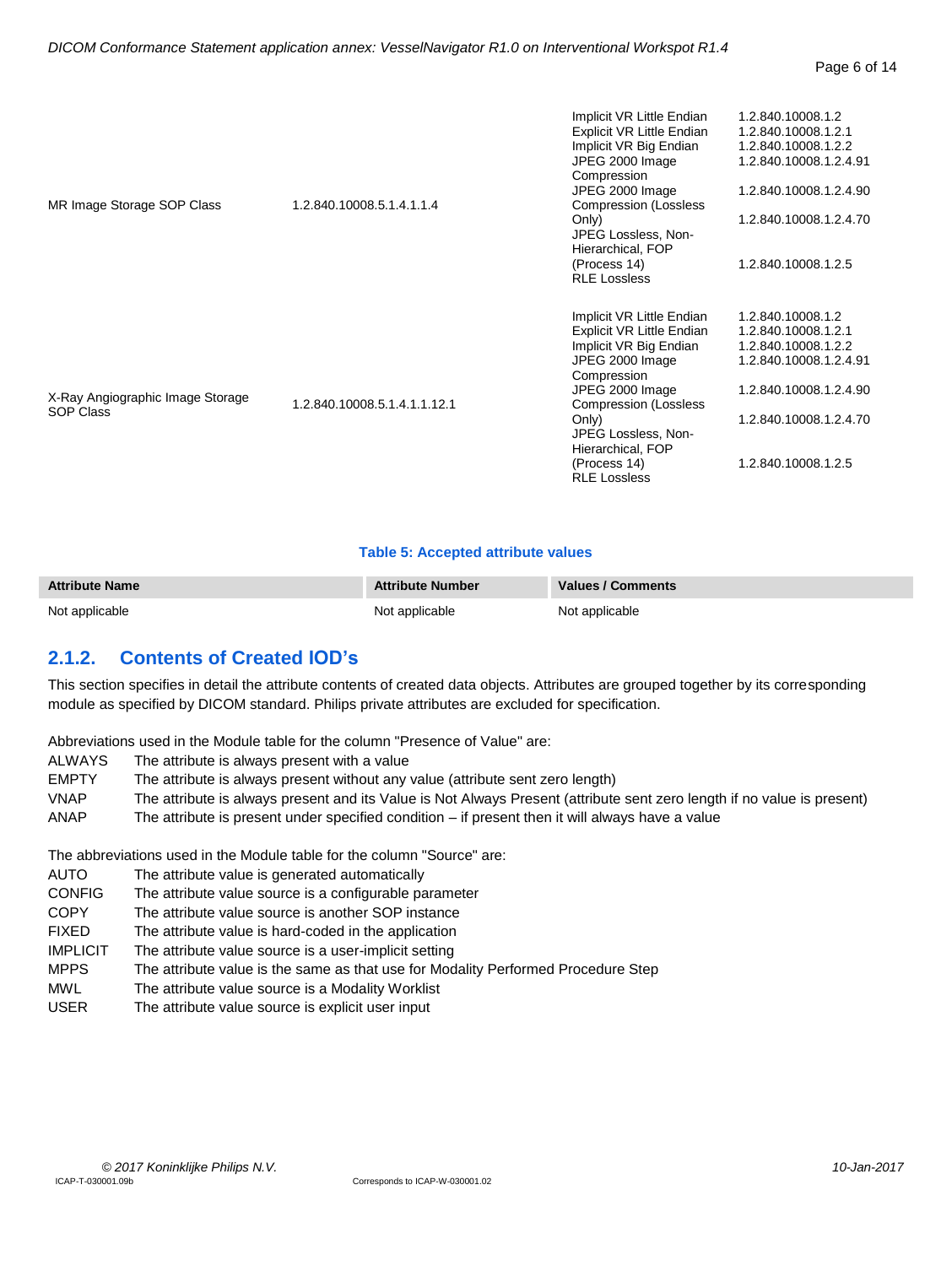#### <span id="page-6-0"></span>**2.1.2.1. List of created SOP Classes**

#### **Table 6: List of created SOP Classes**

| <b>SOP Class Name</b>                      | <b>SOP Class UID</b>         |
|--------------------------------------------|------------------------------|
| X-Ray Angiographic Image Storage SOP Class | 1.2.840.10008.5.1.4.1.1.12.1 |
| Secondary Capture Image Storage SOP Class  | 1.2.840.10008.5.1.4.1.1.7    |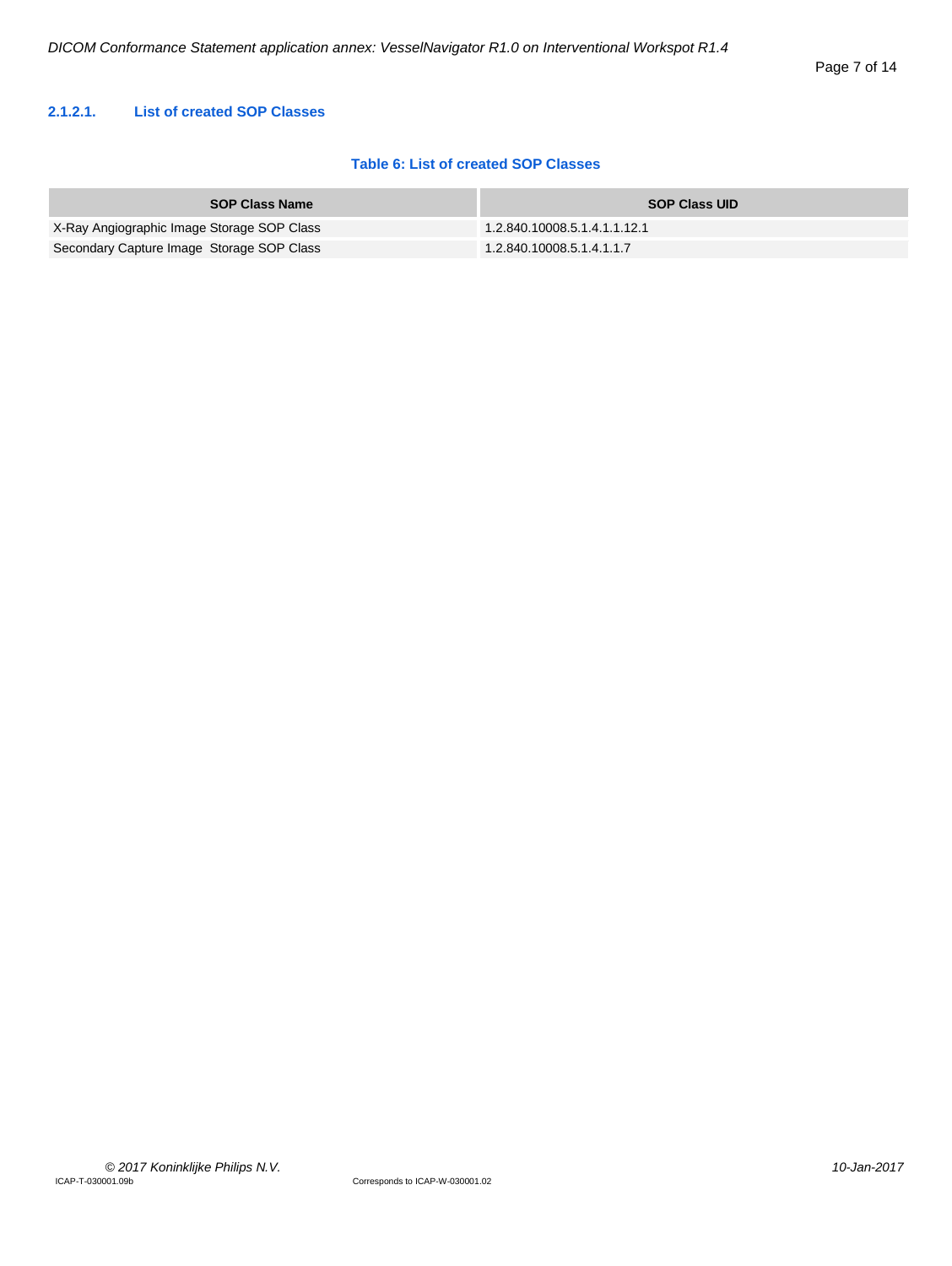#### <span id="page-7-0"></span>**2.1.2.2. X-Ray Angiographic Image Storage SOP Class**

#### **Table 7: IOD of Created X-Ray Angiographic Image Storage Instances**

|           | <b>Information Entity</b> | <b>Module</b>                         | <b>Presence Of Module</b> |
|-----------|---------------------------|---------------------------------------|---------------------------|
| Patient   |                           | <b>Patient Module</b>                 | <b>ALWAYS</b>             |
| Study     |                           | <b>General Study Module</b>           | <b>ALWAYS</b>             |
| Series    |                           | <b>General Series Module</b>          | <b>ALWAYS</b>             |
| Equipment |                           | <b>General Equipment Module</b>       | <b>ALWAYS</b>             |
| Image     |                           | General Image Module                  | <b>ALWAYS</b>             |
|           |                           | Image Pixel Module                    | <b>ALWAYS</b>             |
|           |                           | Cine Module                           | <b>ALWAYS</b>             |
|           |                           | Multi-Frame Module                    | <b>ALWAYS</b>             |
|           |                           | <b>Display Shutter Module</b>         | <b>ALWAYS</b>             |
|           |                           | X-Ray Image Module                    | <b>ALWAYS</b>             |
|           |                           | X-Ray Acquisition Module              | <b>ALWAYS</b>             |
|           |                           | X-Ray Table Module                    | <b>ALWAYS</b>             |
|           |                           | <b>XA Positioner Module</b>           | <b>ALWAYS</b>             |
|           |                           | DX Detector Module                    | <b>ALWAYS</b>             |
|           |                           | <b>VOI LUT Module</b>                 | <b>ALWAYS</b>             |
|           |                           | SOP Common Module                     | <b>ALWAYS</b>             |
|           |                           | Extended DICOM and private attributes | <b>OPTIONAL</b>           |

#### **Table 8: Patient Module**

| <b>Attribute Name</b> | Tag       | <b>VR</b> | Value | <b>Presence of Value</b> | <b>Source</b> | <b>Comment</b> |
|-----------------------|-----------|-----------|-------|--------------------------|---------------|----------------|
| Patient's Name        | 0010,0010 | <b>PN</b> |       | <b>VNAP</b>              |               |                |
| Patient ID            | 0010.0020 | LO        |       | <b>VNAP</b>              |               |                |
| Patient's Birth Date  | 0010,0030 | DA        |       | <b>VNAP</b>              |               |                |
| Patient's Sex         | 0010,0040 | <b>CS</b> |       | <b>VNAP</b>              |               |                |

#### **Table 9: General Study Module**

| <b>Attribute Name</b>      | Tag       | <b>VR</b> | Value | <b>Presence of Value</b> | <b>Source</b> | <b>Comment</b> |
|----------------------------|-----------|-----------|-------|--------------------------|---------------|----------------|
| <b>Study Date</b>          | 0008,0020 | DA        |       | <b>VNAP</b>              |               |                |
| <b>Study Time</b>          | 0008,0030 | <b>TM</b> |       | <b>VNAP</b>              |               |                |
| <b>Accession Number</b>    | 0008,0050 | -SH       |       | <b>VNAP</b>              |               |                |
| Referring Physician's Name | 0008,0090 | <b>PN</b> |       | <b>VNAP</b>              |               |                |
| Study Instance UID         | 0020,000D | UI        |       | <b>ALWAYS</b>            |               |                |
| Study ID                   | 0020.0010 | <b>SH</b> |       | <b>VNAP</b>              |               |                |

#### **Table 10: General Series Module**

| <b>Attribute Name</b>          | Tag       | <b>VR</b> | Value | <b>Presence of Value</b> | <b>Source</b> | <b>Comment</b> |
|--------------------------------|-----------|-----------|-------|--------------------------|---------------|----------------|
| Series Date                    | 0008,0021 | DA        |       | ANAP                     |               |                |
| Series Time                    | 0008,0031 | TM        |       | ANAP                     |               |                |
| Modality                       | 0008,0060 | <b>CS</b> |       | ALWAYS                   |               |                |
| Series Description             | 0008,103E | LO        |       | ANAP                     |               |                |
| Performing Physician's Name    | 0008.1050 | <b>PN</b> |       | ANAP                     |               |                |
| <b>Related Series Sequence</b> | 0008,1250 | <b>SQ</b> |       | ANAP                     |               |                |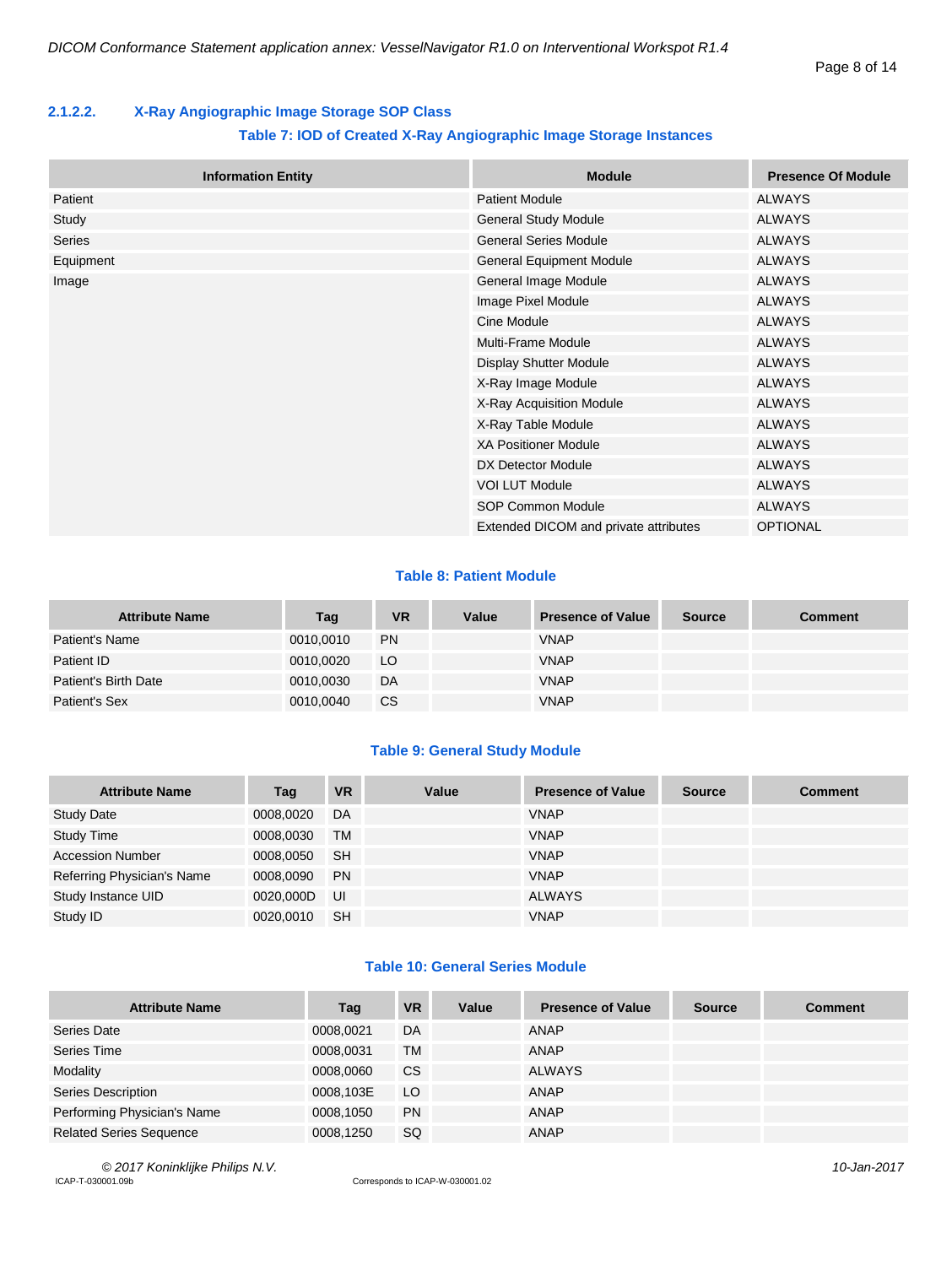| >Study Instance UID                 | 0020.000D | UI        | <b>ALWAYS</b> |  |
|-------------------------------------|-----------|-----------|---------------|--|
| >Series Instance UID                | 0020.000E | UI        | <b>ALWAYS</b> |  |
| >Purpose of Reference Code Sequence | 0040.A170 | <b>SQ</b> | <b>VNAP</b>   |  |
| Series Instance UID                 | 0020,000E | UI        | <b>ALWAYS</b> |  |
| Series Number                       | 0020.0011 | IS        | <b>VNAP</b>   |  |
| Performed Procedure Step Start Date | 0040.0244 | DA        | ANAP          |  |
| Performed Procedure Step Start Time | 0040.0245 | TM        | ANAP          |  |
| Performed Procedure Step ID         | 0040.0253 | <b>SH</b> | ANAP          |  |

#### **Table 11: General Equipment Module**

| <b>Attribute Name</b>     | Tag       | <b>VR</b> | Value                      | <b>Presence of Value</b> | <b>Source</b> | <b>Comment</b>                                          |
|---------------------------|-----------|-----------|----------------------------|--------------------------|---------------|---------------------------------------------------------|
| Manufacturer              | 0008,0070 | LO.       | Philips                    | <b>VNAP</b>              |               |                                                         |
| <b>Institution Name</b>   | 0008,0080 | LO.       |                            | ANAP                     |               |                                                         |
| Manufacturer's Model Name | 0008,1090 | LO.       | Interventional<br>Workspot | ANAP                     |               |                                                         |
| Software Versions         | 0018,1020 | LO.       | 1.4.x                      | ANAP                     |               | where "x" is the<br>detailed application<br>SW version. |

#### **Table 12: General Image Module**

| <b>Attribute Name</b>       | Tag       | <b>VR</b> | Value | <b>Presence of Value</b> | <b>Source</b> | <b>Comment</b> |
|-----------------------------|-----------|-----------|-------|--------------------------|---------------|----------------|
| Image Type                  | 0008,0008 | <b>CS</b> |       | <b>ANAP</b>              |               |                |
| <b>Acquisition Date</b>     | 0008,0022 | DA        |       | <b>ANAP</b>              |               |                |
| <b>Content Date</b>         | 0008,0023 | DA        |       | <b>VNAP</b>              |               |                |
| <b>Acquisition Time</b>     | 0008,0032 | <b>TM</b> |       | <b>ANAP</b>              |               |                |
| <b>Content Time</b>         | 0008,0033 | <b>TM</b> |       | <b>VNAP</b>              |               |                |
| Instance Number             | 0020,0013 | <b>IS</b> |       | <b>VNAP</b>              |               |                |
| <b>Patient Orientation</b>  | 0020,0020 | <b>CS</b> |       | <b>ANAP</b>              |               |                |
| Lossy Image Compression     | 0028,2110 | CS        |       | <b>ANAP</b>              |               |                |
| Icon Image Sequence         | 0088,0200 | SQ        |       | <b>ANAP</b>              |               |                |
| >Samples per Pixel          | 0028,0002 | US        |       | <b>ALWAYS</b>            |               |                |
| >Photometric Interpretation | 0028,0004 | <b>CS</b> |       | <b>ALWAYS</b>            |               |                |
| $>$ Rows                    | 0028,0010 | US        |       | <b>ALWAYS</b>            |               |                |
| >Columns                    | 0028,0011 | US        |       | <b>ALWAYS</b>            |               |                |
| >Bits Allocated             | 0028,0100 | US        |       | <b>ALWAYS</b>            |               |                |
| >Bits Stored                | 0028,0101 | US        |       | <b>ALWAYS</b>            |               |                |
| >High Bit                   | 0028,0102 | US        |       | <b>ALWAYS</b>            |               |                |
| >Pixel Representation       | 0028,0103 | US        |       | <b>ALWAYS</b>            |               |                |
| >Pixel Data                 | 7FE0,0010 | OW/OB     |       | <b>ANAP</b>              |               |                |
| >Image Type                 | 0008,0008 | <b>CS</b> |       | <b>ANAP</b>              |               |                |
| >SOP Class UID              | 0008,0016 | UI        |       | <b>ANAP</b>              |               |                |
| >SOP Instance UID           | 0008,0018 | UI        |       | <b>ANAP</b>              |               |                |
| >Instance Number            | 0020,0013 | <b>IS</b> |       | <b>ANAP</b>              |               |                |
| >Patient Orientation        | 0020,0020 | <b>CS</b> |       | <b>ANAP</b>              |               |                |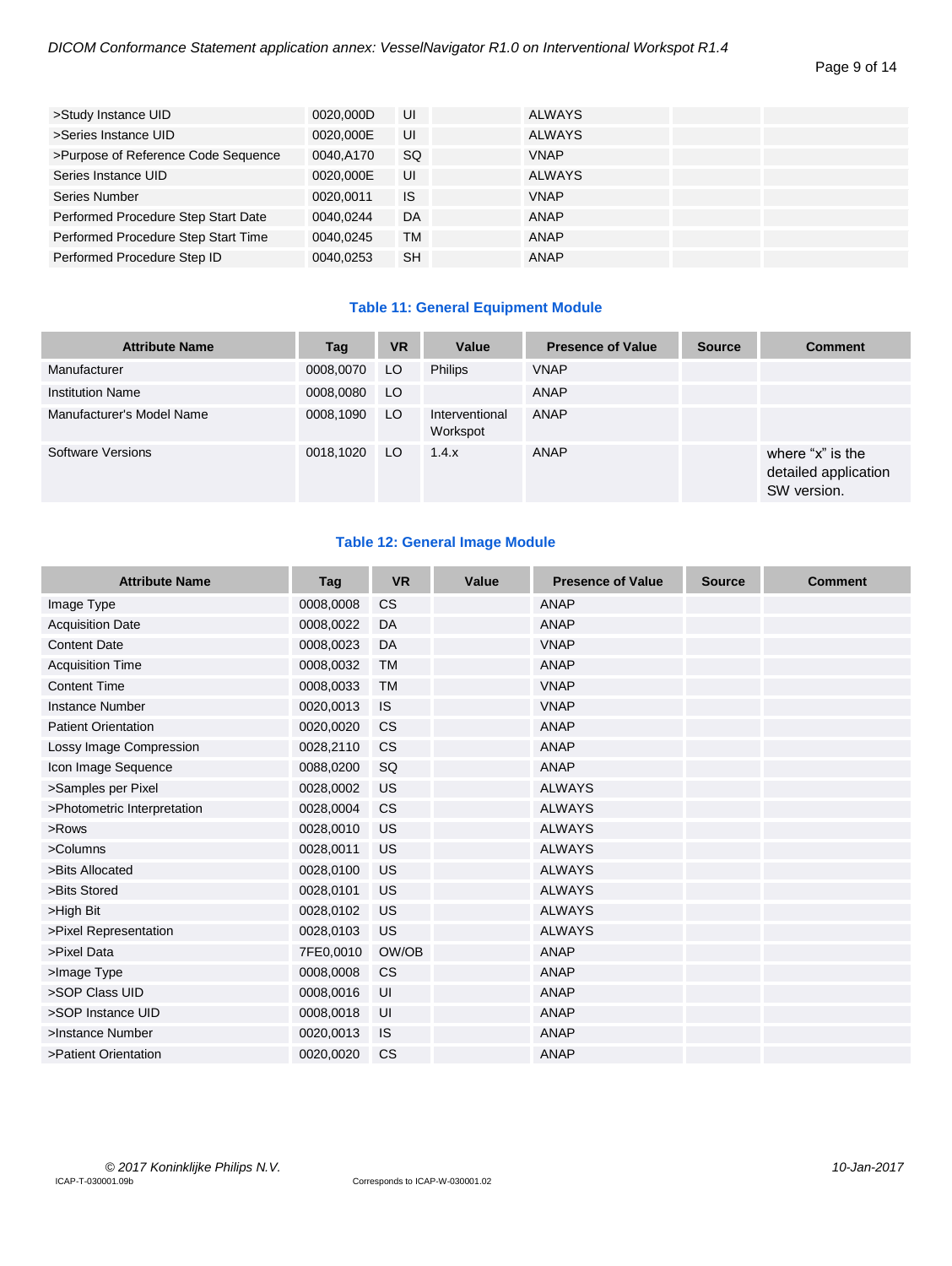#### **Table 13: Image Pixel Module**

| <b>Attribute Name</b>       | Tag       | <b>VR</b> | Value | <b>Presence of Value</b> | <b>Source</b> | <b>Comment</b> |
|-----------------------------|-----------|-----------|-------|--------------------------|---------------|----------------|
| Samples per Pixel           | 0028,0002 | US.       |       | <b>ALWAYS</b>            |               |                |
| Photometric Interpretation  | 0028,0004 | <b>CS</b> |       | <b>ALWAYS</b>            |               |                |
| Rows                        | 0028,0010 | US.       |       | <b>ALWAYS</b>            |               |                |
| Columns                     | 0028,0011 | US.       |       | <b>ALWAYS</b>            |               |                |
| <b>Bits Allocated</b>       | 0028,0100 | US.       |       | <b>ALWAYS</b>            |               |                |
| <b>Bits Stored</b>          | 0028,0101 | US.       |       | <b>ALWAYS</b>            |               |                |
| High Bit                    | 0028,0102 | <b>US</b> |       | <b>ALWAYS</b>            |               |                |
| <b>Pixel Representation</b> | 0028,0103 | US.       |       | <b>ALWAYS</b>            |               |                |
| Pixel Data                  | 7FE0.0010 | OB/OW     |       | <b>VNAP</b>              |               |                |

#### **Table 14: Cine Module**

| <b>Attribute Name</b> | Tag       | <b>VR</b> | Value | <b>Presence of Value</b> | <b>Source</b> | <b>Comment</b> |
|-----------------------|-----------|-----------|-------|--------------------------|---------------|----------------|
| Cine Rate             | 0018.0040 | <b>IS</b> |       | <b>ANAP</b>              |               |                |
| Frame Time            | 0018,1063 | <b>DS</b> |       | <b>ALWAYS</b>            |               |                |

#### **Table 15: Multi-Frame Module**

| <b>Attribute Name</b>          | Taq       | <b>VR</b> | Value | <b>Presence of Value</b> | <b>Source</b> | Comment |
|--------------------------------|-----------|-----------|-------|--------------------------|---------------|---------|
| Number of Frames               | 0028.0008 | ⊟ IS      |       | <b>ALWAYS</b>            |               |         |
| <b>Frame Increment Pointer</b> | 0028.0009 | <b>AT</b> |       | <b>ALWAYS</b>            |               |         |

#### **Table 16: Display Shutter Module**

| <b>Attribute Name</b>              | Tag       | <b>VR</b> | Value | <b>Presence of Value</b> | <b>Source</b> | <b>Comment</b> |
|------------------------------------|-----------|-----------|-------|--------------------------|---------------|----------------|
| <b>Shutter Shape</b>               | 0018,1600 | <b>CS</b> |       | <b>ALWAYS</b>            |               |                |
| <b>Shutter Left Vertical Edge</b>  | 0018,1602 | ⊟ IS      |       | <b>ALWAYS</b>            |               |                |
| <b>Shutter Right Vertical Edge</b> | 0018.1604 | ⊟ IS.     |       | <b>ALWAYS</b>            |               |                |
| Shutter Upper Horizontal Edge      | 0018,1606 | ⊟ IS      |       | <b>ALWAYS</b>            |               |                |
| Shutter Lower Horizontal Edge      | 0018,1608 | - IS      |       | <b>ALWAYS</b>            |               |                |

#### **Table 17: X-Ray Image Module**

| <b>Attribute Name</b>          | Tag       | <b>VR</b> | Value | <b>Presence of Value</b> | <b>Source</b> | <b>Comment</b> |
|--------------------------------|-----------|-----------|-------|--------------------------|---------------|----------------|
| Image Type                     | 0008,0008 | <b>CS</b> |       | <b>ALWAYS</b>            |               |                |
| Samples per Pixel              | 0028.0002 | US.       |       | <b>ALWAYS</b>            |               |                |
| Photometric Interpretation     | 0028,0004 | <b>CS</b> |       | <b>ALWAYS</b>            |               |                |
| <b>Frame Increment Pointer</b> | 0028,0009 | AT        |       | <b>ALWAYS</b>            |               |                |
| <b>Bits Allocated</b>          | 0028,0100 | US.       |       | <b>ALWAYS</b>            |               |                |
| <b>Bits Stored</b>             | 0028.0101 | US.       |       | <b>ALWAYS</b>            |               |                |
| High Bit                       | 0028,0102 | US.       |       | <b>ALWAYS</b>            |               |                |
| <b>Pixel Representation</b>    | 0028,0103 | US.       |       | <b>ALWAYS</b>            |               |                |
| Pixel Intensity Relationship   | 0028,1040 | <b>CS</b> |       | <b>ALWAYS</b>            |               |                |
| Lossy Image Compression        | 0028.2110 | <b>CS</b> |       | <b>ALWAYS</b>            |               |                |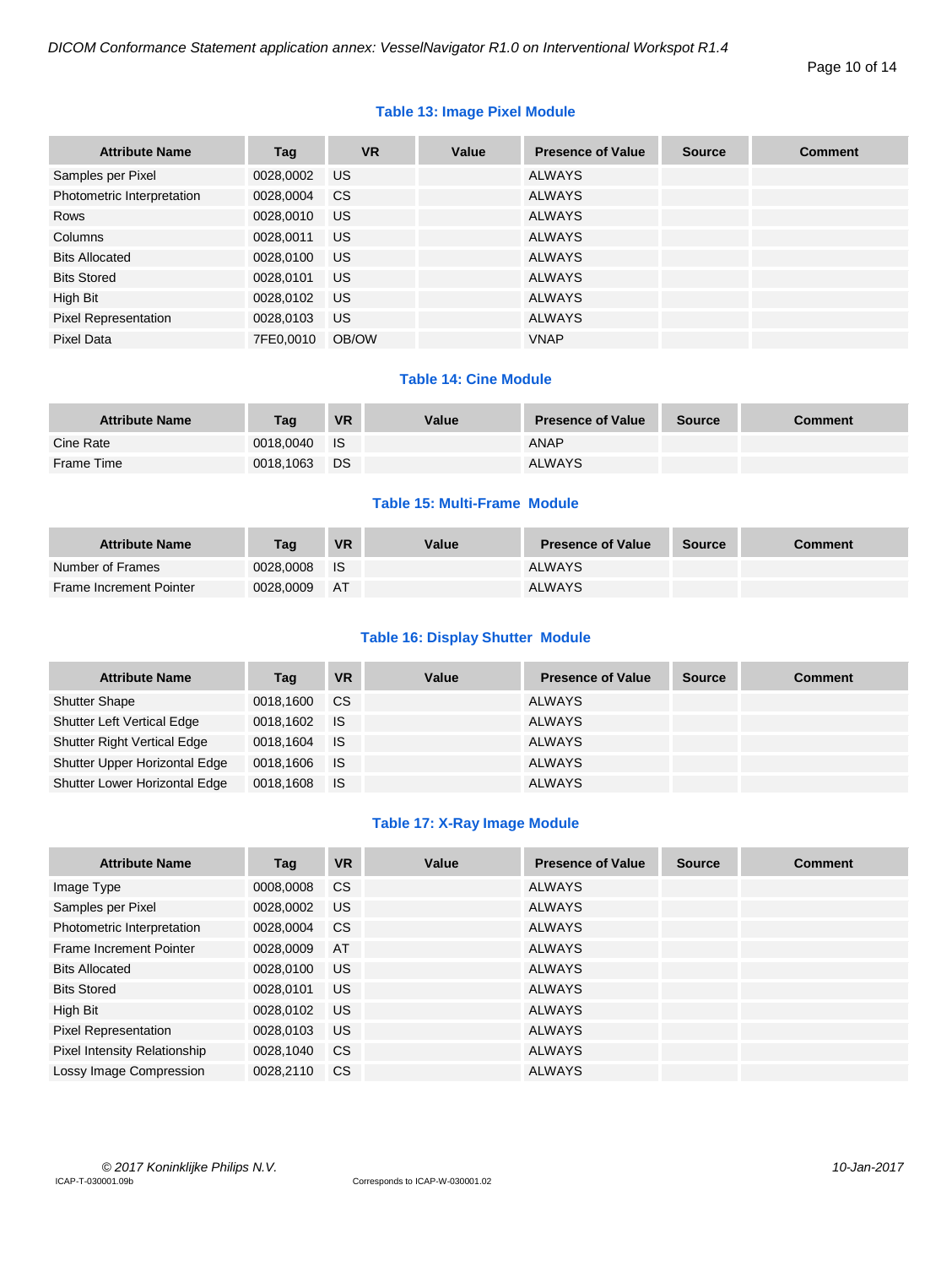#### **Table 18: X-Ray Acquisition Module**

| <b>Attribute Name</b>    | Tag       | <b>VR</b> | Value | <b>Presence of Value</b> | <b>Source</b> | <b>Comment</b> |
|--------------------------|-----------|-----------|-------|--------------------------|---------------|----------------|
| <b>KVP</b>               | 0018,0060 | DS.       |       | <b>VNAP</b>              |               |                |
| Exposure Time            | 0018,1150 | ⊟ IS      |       | <b>VNAP</b>              |               |                |
| <b>Radiation Setting</b> | 0018,1155 | <b>CS</b> |       | <b>ALWAYS</b>            |               |                |
| Imager Pixel Spacing     | 0018,1164 | <b>DS</b> |       | <b>ANAP</b>              |               |                |
| Pixel Spacing            | 0028,0030 | <b>DS</b> |       | <b>ALWAYS</b>            |               |                |

#### **Table 19: X-Ray Table Module**

| <b>Attribute Name</b> | Taq       | <b>VR</b> | Value | <b>Presence of Value</b> | <b>Source</b> | Comment |
|-----------------------|-----------|-----------|-------|--------------------------|---------------|---------|
| <b>Table Motion</b>   | 0018.1134 | DS        |       | <b>VNAP</b>              |               |         |
| Table Angle           | 0018.1138 | DS        |       | ANAP                     |               |         |

#### **Table 20: XA Positioner Module**

|                          | <b>Attribute Name</b>           |       | Tag       | <b>VR</b> | Value | <b>Presence of Value</b> | <b>Source</b> | <b>Comment</b> |
|--------------------------|---------------------------------|-------|-----------|-----------|-------|--------------------------|---------------|----------------|
|                          | Distance Source to Patient      |       | 0018,1111 | <b>DS</b> |       | ANAP                     |               |                |
|                          | Distance Source to Patient      |       | 0018,1111 | DS        |       | ANAP                     |               |                |
| <b>Positioner Motion</b> |                                 |       | 0018,1500 | CS.       |       | <b>VNAP</b>              |               |                |
|                          | <b>Positioner Primary Angle</b> |       | 0018,1510 | DS        |       | <b>VNAP</b>              |               |                |
|                          | Positioner Secondary Angle      |       | 0018,1511 | <b>DS</b> |       | <b>VNAP</b>              |               |                |
| Positioner<br>Increment  | Primary                         | Angle | 0018,1520 | DS        |       | <b>VNAP</b>              |               |                |
| Positioner<br>Increment  | Secondary                       | Angle | 0018,1521 | DS.       |       | <b>VNAP</b>              |               |                |

#### **Table 21: DX Detector Module**

| <b>Attribute Name</b> | Taq       | <b>VR</b> | Value | <b>Presence of Value</b> | <b>Source</b> | Comment |
|-----------------------|-----------|-----------|-------|--------------------------|---------------|---------|
| Imager Pixel Spacing  | 0018.1164 | <b>DS</b> |       | <b>ALWAYS</b>            |               |         |
| Pixel Spacing         | 0028.0030 | DS        |       | <b>ALWAYS</b>            |               |         |

#### **Table 22: VOI LUT Module**

| <b>Attribute Name</b> | Tag       | <b>VR</b> | Value | <b>Presence of Value</b> | <b>Source</b> | Comment |
|-----------------------|-----------|-----------|-------|--------------------------|---------------|---------|
| <b>Window Center</b>  | 0028.1050 | <b>DS</b> |       | <b>ALWAYS</b>            |               |         |
| Window Width          | 0028.1051 | DS        |       | <b>ALWAYS</b>            |               |         |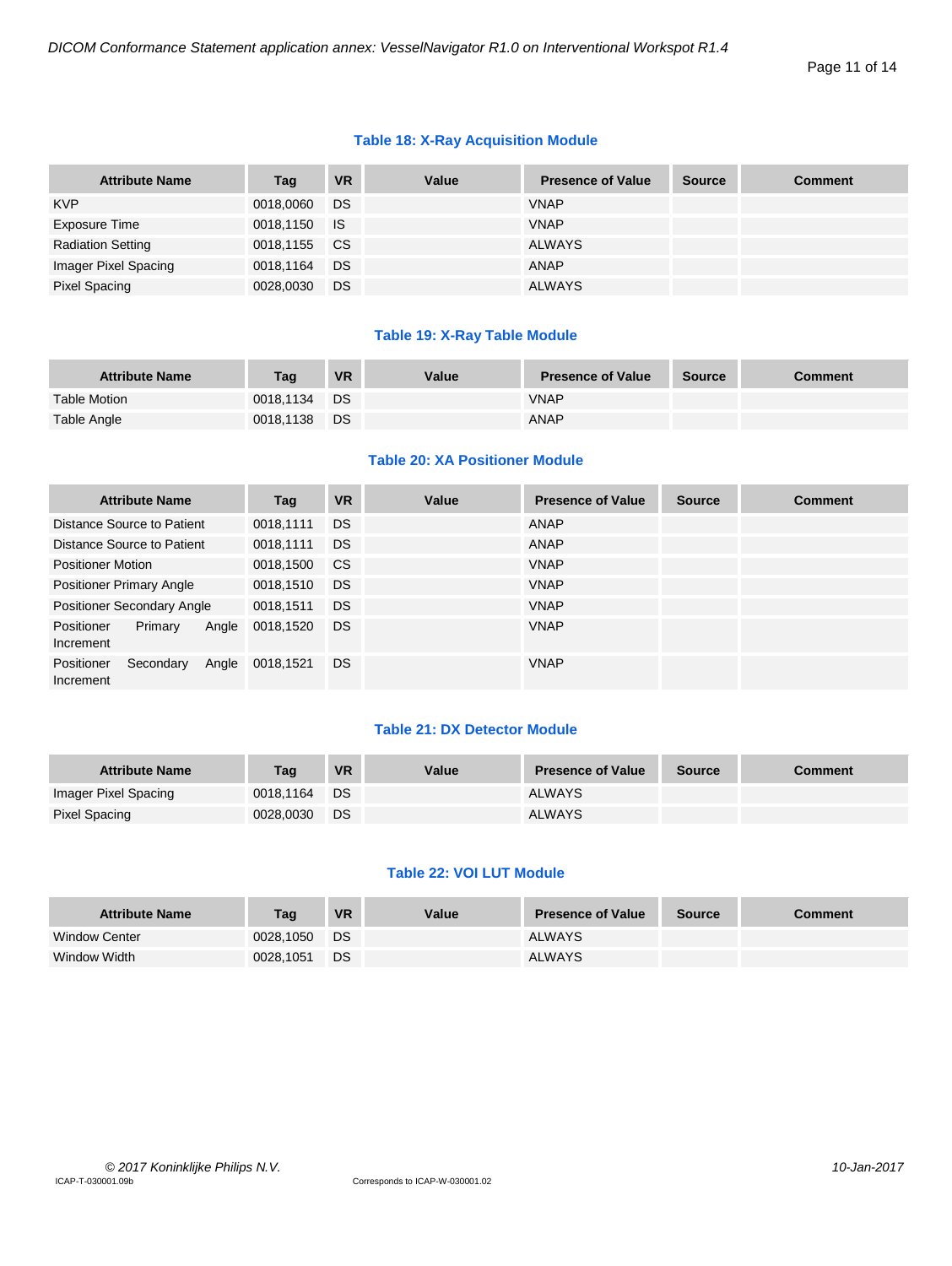#### **Table 23: SOP Common Module**

| <b>Attribute Name</b>  | Tag       | <b>VR</b> | Value                            | <b>Presence of Value</b> | <b>Source</b> | <b>Comment</b> |
|------------------------|-----------|-----------|----------------------------------|--------------------------|---------------|----------------|
| Instance Creation Date | 0008.0012 | DA        |                                  | ANAP                     |               |                |
| Instance Creation Time | 0008.0013 | TМ        |                                  | <b>ANAP</b>              |               |                |
| SOP Class UID          | 0008.0016 | UI        | 1.2.840.10008.5.1.4.1.1.<br>12.1 | <b>ALWAYS</b>            |               |                |
| SOP Instance UID       | 0008,0018 | UI        |                                  | <b>ALWAYS</b>            |               |                |
| Instance Number        | 0020,0013 | <b>IS</b> |                                  | ANAP                     |               |                |

#### **Table 24: Extended DICOM and private attributes for X-Ray Angiographic Image Storage SOP Class**

| <b>Attribute Name</b>                  | Tag       | <b>VR</b>     | Value | <b>Presence of Value</b> | <b>Source</b> | <b>Comment</b> |
|----------------------------------------|-----------|---------------|-------|--------------------------|---------------|----------------|
| <b>Conversion Type</b>                 | 0008,0064 | <sub>CS</sub> | WSD   | ANAP                     | AUTO          |                |
| <b>Table Horizontal Rotation Angle</b> | 0018,9469 | -FL           |       | ANAP                     |               |                |
| Table Cradle Tilt Angle                | 0018,9471 | <b>FL</b>     |       | ANAP                     |               |                |
| <b>Application Version</b>             | 0018,9525 | LO.           |       | ANAP                     |               |                |
| Frame Of Reference UID                 | 0020,0013 | UI            |       | ANAP                     |               |                |
| Position Reference Indicator           | 0020,1040 | LO.           |       | ANAP                     |               |                |
| Requested Procedure ID                 | 0040,1001 | <b>SH</b>     |       | ANAP                     |               |                |

### <span id="page-11-0"></span>**2.1.2.3. Secondary Capture Image Storage SOP class**

#### **Table 25: IOD of Created Secondary Capture Image Storage SOP Class Instances**

| <b>Information Entity</b> | <b>Module</b>                         | <b>Presence Of Module</b> |
|---------------------------|---------------------------------------|---------------------------|
| Patient                   | <b>Patient Module</b>                 | <b>ALWAYS</b>             |
| Study                     | <b>General Study Module</b>           | <b>ALWAYS</b>             |
| Series                    | <b>General Series Module</b>          | <b>ALWAYS</b>             |
| Equipment                 | <b>General Equipment Module</b>       | <b>CONDITIONAL</b>        |
|                           | <b>SC Equipment Module</b>            | <b>ALWAYS</b>             |
| Image                     | General Image Module                  | <b>ALWAYS</b>             |
|                           | Image Pixel Module                    | <b>ALWAYS</b>             |
|                           | SOP Common Module                     | <b>ALWAYS</b>             |
|                           | Extended DICOM and private attributes | <b>CONDITIONAL</b>        |

#### **Table 26: Patient Module**

| <b>Attribute Name</b> | Tag       | <b>VR</b> | Value | <b>Presence of Value</b> | Source      | <b>Comment</b> |
|-----------------------|-----------|-----------|-------|--------------------------|-------------|----------------|
| Patient's Name        | 0010,0010 | <b>PN</b> |       | <b>ALWAYS</b>            | <b>AUTO</b> |                |
| Patient ID            | 0010.0020 | LO        |       | <b>ALWAYS</b>            | <b>AUTO</b> |                |
| Patient's Birth Date  | 0010.0030 | DA        |       | <b>ALWAYS</b>            | <b>AUTO</b> |                |
| Patient's Sex         | 0010.0040 | CS        |       | <b>ALWAYS</b>            | <b>AUTO</b> |                |

#### **Table 27: General Study Module**

| <b>Attribute Name</b> | Tag       | <b>VR</b> | Value | <b>Presence of Value</b> | <b>Source</b> | <b>Comment</b> |
|-----------------------|-----------|-----------|-------|--------------------------|---------------|----------------|
| <b>Study Date</b>     | 0008.0020 | DA        |       | <b>ALWAYS</b>            | <b>AUTO</b>   |                |
| <b>Study Time</b>     | 0008.0030 | TM        |       | <b>ALWAYS</b>            | <b>AUTO</b>   |                |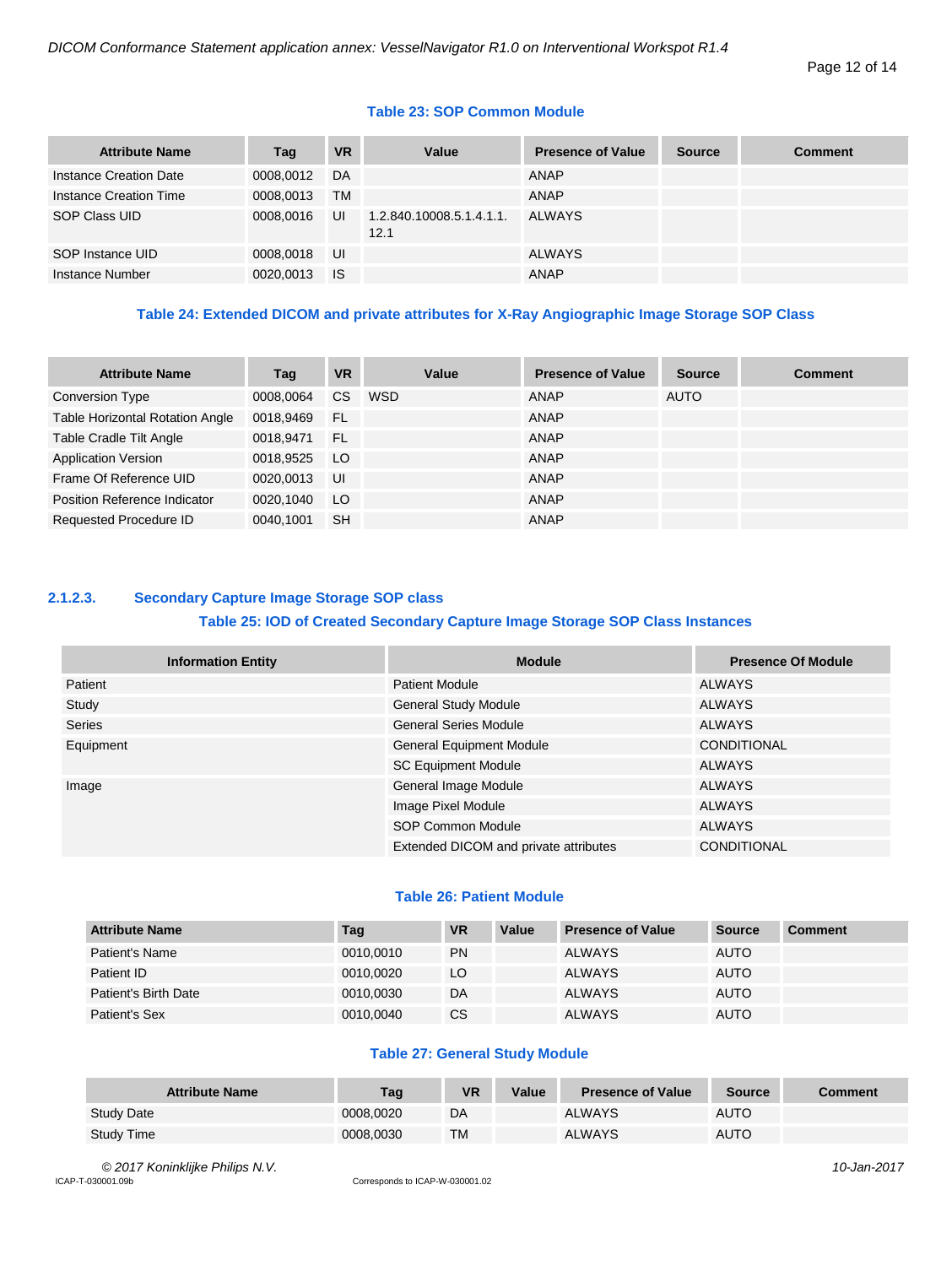Page 13 of 14

| <b>Accession Number</b>    | 0008.0050 | SH        | <b>VNAP</b>   |             |
|----------------------------|-----------|-----------|---------------|-------------|
| Referring Physician's Name | 0008.0090 | <b>PN</b> | <b>VNAP</b>   | <b>AUTO</b> |
| Study Instance UID         | 0020.000D | UI        | <b>ALWAYS</b> | <b>AUTO</b> |
| Study ID                   | 0020.0010 | SH        | <b>ALWAYS</b> | <b>AUTO</b> |

#### **Table 28: General Series Module**

| <b>Attribute Name</b>               | Tag       | <b>VR</b> | Value | <b>Presence of Value</b> | <b>Source</b> | <b>Comment</b> |
|-------------------------------------|-----------|-----------|-------|--------------------------|---------------|----------------|
| Series Date                         | 0008.0021 | DA        |       | <b>ALWAYS</b>            | <b>AUTO</b>   |                |
| Series Time                         | 0008,0031 | <b>TM</b> |       | <b>ALWAYS</b>            | <b>AUTO</b>   |                |
| Modality                            | 0008.0060 | <b>CS</b> |       | <b>ALWAYS</b>            | AUTO          |                |
| Series Instance UID                 | 0020,000E | UI        |       | <b>ALWAYS</b>            | <b>AUTO</b>   |                |
| Series Number                       | 0020.0011 | IS.       |       | <b>VNAP</b>              | <b>AUTO</b>   |                |
| <b>Related Series Sequence</b>      | 0008,1250 | <b>SQ</b> |       | <b>VNAP</b>              |               |                |
| >Study Instance UID                 | 0020.000D | UI        |       | <b>ALWAYS</b>            |               |                |
| >Series Instance UID                | 0020.000E | UI        |       | <b>ALWAYS</b>            |               |                |
| >Purpose of Reference Code Sequence | 0040,A170 | SQ        |       | <b>EMPTY</b>             |               |                |

#### **Table 29: General Equipment Module**

| <b>Attribute Name</b>     | Tag       | <b>VR</b> | Value                   | <b>Presence of Value</b> | <b>Source</b> | <b>Comment</b>                                          |
|---------------------------|-----------|-----------|-------------------------|--------------------------|---------------|---------------------------------------------------------|
| Manufacturer              | 0008,0070 |           | <b>Philips</b>          | <b>VNAP</b>              |               |                                                         |
| <b>Station Name</b>       | 0008,1010 | <b>SH</b> |                         | ANAP                     |               |                                                         |
| Manufacturer's Model Name | 0008.1090 | LO        | Interventional Workspot | ALWAYS                   | <b>FIXED</b>  |                                                         |
| Software Versions         | 0018.1020 | LO.       | 1.4.x                   | <b>ALWAYS</b>            | <b>FIXED</b>  | where "x" is the<br>detailed application<br>SW version. |

#### **Table 30 : SC Equipment Module**

| <b>Attribute Name</b> | Tag       | VR | Value | <b>Presence of Value</b> | <b>Source</b> | <b>Comment</b> |
|-----------------------|-----------|----|-------|--------------------------|---------------|----------------|
| Modality              | 0008.0060 | СS |       | <b>ANAP</b>              |               |                |
| Conversion Type       | 0008.0064 | CS | WSD   | <b>ALWAYS</b>            |               |                |

#### **Table 31: General Image Module**

| <b>Attribute Name</b>      | Tag       | VR        | Value | <b>Presence of Value</b> | <b>Source</b> | <b>Comment</b> |
|----------------------------|-----------|-----------|-------|--------------------------|---------------|----------------|
| Instance Number            | 0020.0013 | IS        |       | <b>ALWAYS</b>            |               |                |
| <b>Patient Orientation</b> | 0020.0020 | <b>CS</b> |       | <b>VNAP</b>              |               |                |

#### **Table 32: Image Pixel Module**

| <b>Attribute Name</b>       | Tag       | <b>VR</b> | Value | <b>Presence of Value</b> | <b>Source</b> | <b>Comment</b> |
|-----------------------------|-----------|-----------|-------|--------------------------|---------------|----------------|
| Samples per Pixel           | 0028,0002 | US.       |       | <b>ALWAYS</b>            |               |                |
| Photometric Interpretation  | 0028,0004 | <b>CS</b> |       | <b>ALWAYS</b>            |               |                |
| <b>Planar Configuration</b> | 0028,0006 | US.       |       | <b>ALWAYS</b>            |               |                |
| Rows                        | 0028,0010 | US.       |       | <b>ALWAYS</b>            | <b>AUTO</b>   |                |
| Columns                     | 0028,0011 | US.       |       | <b>ALWAYS</b>            | <b>AUTO</b>   |                |
| <b>Bits Allocated</b>       | 0028,0100 | US.       | 8     | ALWAYS                   |               |                |
| <b>Bits Stored</b>          | 0028,0101 | <b>US</b> | 8     | <b>ALWAYS</b>            |               |                |
| High Bit                    | 0028,0102 | <b>US</b> | 7     | <b>ALWAYS</b>            |               |                |

*© 2017 Koninklijke Philips N.V. 10-Jan-2017*